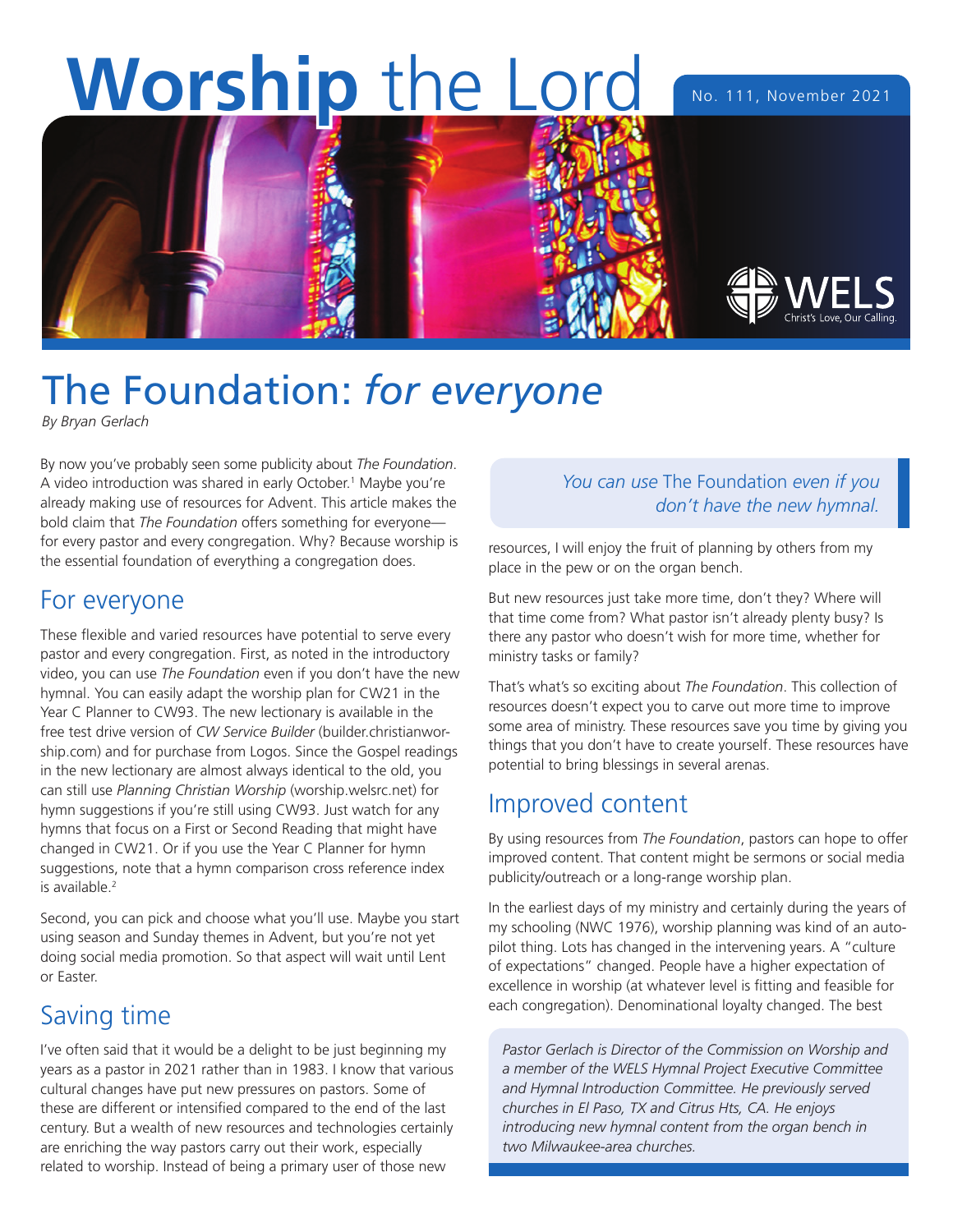*This collection of resources doesn't expect you to carve out more time to improve some area of ministry.*

worship we can offer will help to deepen people's appreciation for Lutheran worship. The breadth of musical styles in worship expanded. The new hymnal takes advantage of broader styles while still recommending options within "Lutheran parameters."

Of course, higher worship expectations might mean higher demands on the pastor's time for planning worship. Anything that can help the pastor with planning and reduce the time required becomes all the more important. Thus, the synergy between *The Foundation*, the Year C Planner, and *CW Service Builder* becomes all the more valuable.

#### Preacher's Podcast

The initial podcasts feature Jon Hein, Coordinator of Congregational Services, seminary professors Tom Kock and Sam Degner, and a variety of parish pastors. Kock comments on the podcast:

I expect the Preacher's Podcast to be extremely well received. The combination of two parish pastors talking through that Bible segment along with a seminary professor (who often has expertise in the book the text is found in, or who has expertise on the subject matter addressed in that segment), all guided by a moderator makes for an amazingly organic conversation. The participants take turns addressing various points in the text: Law-Gospel thoughts which could be preached, illustrations, theme-thoughts, etc. We chose to work a year ahead on these. So, the pastors have preached on that text in their congregations. Because of that, they have had the chance to see what worked and what didn't work and can bring great suggestions for segments of the text which might need to be more fully explained or illustrated. For those pastors who are already doing excellent exegetical work, the podcast will simply allow for other perspectives to broaden their thinking. For those who aren't as able to dig into the Greek and Hebrew, or who have faced a challenging week timewise, the podcast will help them to take their text study deeper, allowing their sermon to become even more of a blessing for their people.



Beginning with Easter 2, seminary professor Jonathan Micheel will be involved. He offers the following thoughts about the benefits of these podcasts.

I often found that after doing a text study I got stuck. Not completely stuck, but I would lose momentum—looking at a lot of notes and struggling with how to sort through them, organize my thoughts, and move on to the next steps of outlining and writing. And, of course, at that stage I was also looking for things I had not considered—even if just a fresh illustration, a point for application, or some angle I had not thought of.

This is where the Preacher's Podcast can help. It won't replace a pastor's text study or composition of the sermon. But it may "grease the wheels" a little. Like a circuit meeting where preachers are thinking out loud about a text and how to preach it, the podcast aims to get preachers' mental gears turning. Maybe a preacher will hear a point he hadn't thought of. Or maybe he will hear a point that he had already uncovered, but when he hears it expressed in a slightly different way, it will spark an idea. That's what the preachers who are recording the podcast often report; they begin the recording with their own notes, and then additional thoughts occur to them in the course of the podcast discussion. One thought leads to another. We hope that many preachers will have similar experiences.

*Curated resources that the Lutheran pastor doesn't have to tweak.*

#### Devotional resources for adults, families, and children

*The Foundation* is for everyone with devotional resources that take a cue from Sunday themes and reinforce them throughout the week. Beginning in Advent this year the *WELS Family Devotions* provided by the Discipleship office<sup>3</sup> will explore Sundays' themes, diving into them more deeply throughout the following week. These are available in both print (read from a browser) and podcast options. Also, the much beloved *WELS Daily Devotions* will seek to incorporate the prior Sunday's theme throughout the week. This will not only bless the thousands of WELS members who use these devotions but will also allow congregations to share them with guests who worshiped with the congregation on Sunday.

Beginning in Easter 2022 *Transformed*, the weekly youth devotion with a newly added youth Bible study leader's guide, will also sync with *The Foundation's* seasonal and weekly themes.

From the Lutheran Schools office, *Heart Imprints* offers weekly children's devotions based on the *upcoming* Sunday theme. These can be used for a school chapel (LES or ECM), a Sunday School devotion, or a children's message during Sunday worship. The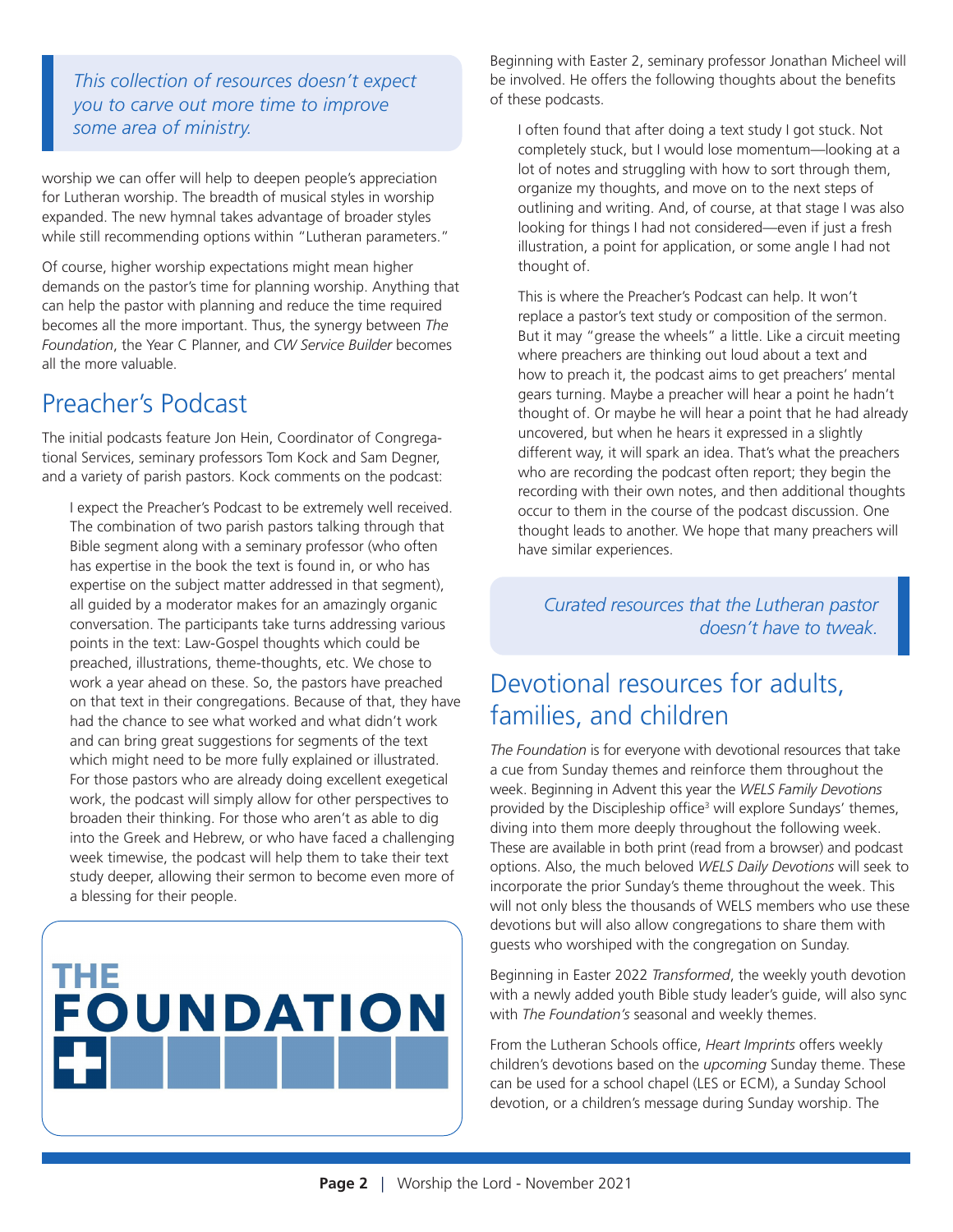devotional leader will save time by using these age-appropriate messages that are connected to Sunday worship. Just be sure to coordinate with potential devotion leaders so that the same content isn't used by more than one person in the same week. Note that options are available each week both for Pre-K and K-8. Since these are still in development, they weren't all posted when *The Foundation* website first went live. The *Heart Imprints* for Advent will be available by November 15 at the latest.

#### Outreach

*The Foundation* website helps everyone with outreach. For most worship series, there is a promotional video that highlights the seasonal themes. Additional resources include professionally designed promotional graphics for every worship series and a promotional text for each *season* and each *week*. When these resources are featured on your church website or social media pages, members can be encouraged to share them with their unchurched friends.

So, that's several ways *The Foundation* can serve everyone. But to be clear, here's the most important way: the congregation and its guests who worship and benefit from devotions find themselves saturated in gospel-rich messages and worship content.<sup>4</sup> Just as the new hymnal offers curated resources for 21st century Lutheran worship, *The Foundation* offers curated resources that the Lutheran pastor doesn't have to tweak to make them Lutheran. For example, the Lent series is "Crushed"—not some version of "Try harder to resist temptation, like Jesus did."

### No criticism and no guilt

Over the years some might have sensed a lurking message coming from various programs offered by Congregational Services and other efforts at encouraging professional growth or even from a practical essay at a pastors' conference: "You're not doing well enough." To which a fair response in some situations might have been: "But I'm already overwhelmed by time demands and expectations! Where am I supposed to find time to think through and implement this new and improved whatever?" It's always appropriate for pastors and congregations to evaluate if they are doing everything they can for the cause of the gospel or how they might adjust use of time to target higher priorities. Self-assessment and goal setting are important. But it was never the intent of various past programs merely to criticize or induce guilt. And yet some programs were not as immediately practical and out-of-the-box usable as *The Foundation*. Some might have offered lots of good ideas that were more conceptual than practical. They required a lot of effort back home after being introduced at a workshop or consultation.

*Immediately usable resources at a highly affordable price: totally free!*



*The free logo for the Year C Lent series, Crushed.*

*The Foundation* is not like that. It offers immediately usable resources at a highly affordable price: totally free! Here are some comments from pastors who have taken an early look at these resources.

I wanted to thank those who worked on *The Foundation*. What a resource and major time-saver for the busy pastor! I used to do all that stuff on my own (minus the video—I just never did those). I'm not sure where the impetus came from, but all of you should be commended for making it work out so nicely. I'm going to be pushing to incorporate it here where I serve.

This is excellent! I appreciate how it is ministry driven, worship centered, and freely available.

This is exactly what synod is for. Love to see us using our potential. Thank you so much.

I was so excited when I saw this and will be sharing the resources!

The sermon helps in the podcast is gold. Listening to that right after my text study will be part of my weekly sermon preparation.

#### *What a resource and major time-saver for the busy pastor!*

Those who are producing resources for *The Foundation* hope that you can find something, many things, to use either to produce a better "product" or to accomplish goals in a more efficient way. Or both!

And please give us your feedback. This is a new venture for us in Congregational Services. What works well for you? What doesn't? What else could be part of *The Foundation* package? We plan to conduct a survey sometime after Easter, but your feedback is welcome at any time.